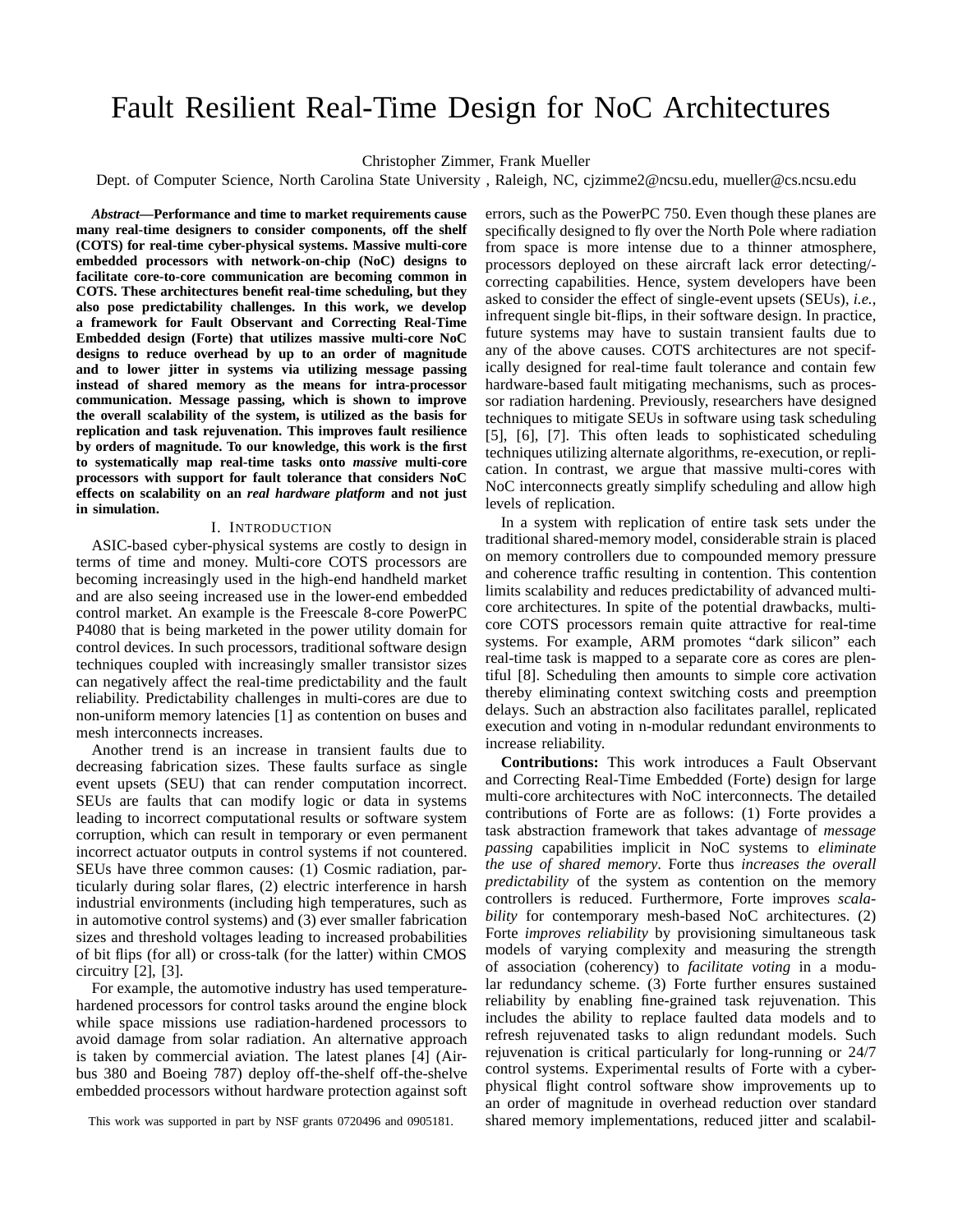ity. Reliability is improved in line with results reported for modular redundancy. Yet, Forte sustains these reliability levels through rejuvenation, which significantly increases reliability as opposed to a scheme without rejuvenation, as shown in experiments. Forte is a technique for improving the safety of systems by providing software redundancy for detecting softerrors. Forte is limited in that it cannot protect from permanent hardware faults or failures. Thus, hardware redundancy is still a necessary addition to Forte for safety critical systems.

The remainder of this paper is structured as follows. Section 2 presents the design of our proposed framework. A case study developing an unmanned air vehicle control system is detailed in Sections 3 and 4. Section 5 provides the experimental framework. Section 6 presents experimental results. Related work is discussed in Section 7. The paper is summarized in Section 8.

## II. FORTE DESIGN

This section provides an overview of the Forte framework to exploit massive multi-core processors to facilitate highly redundant cyber-physical systems. Careful use of this technique can improve system integrity in the form of protection from soft errors by providing a framework for running multiple concurrent versions of a task, called **shadow tasks**, and verifying their output coherence. The framework assumes that each task is permanently assigned to a unique set of cores and that the number of tasks in the system is less than the number of cores. The scheduling system is periodic with dynamic priorities based on relative deadlines. (Notice that scheduling amounts to activation/deactivation of tasks as only one task may be assigned to a core in our abstraction. Hence, we honor the periodicity of real-time tasks, yet scheduling becomes trivial as preemption never needs to occur.) Figure 1 depicts our model of a massive multi-core NoC processor. Our sample processor model contains 64 processing elements connected in a mesh grid. Each processing element contains a switch so that network communication and routing can be handled without additional overhead to the processing pipeline. NoC processors often support both static and dynamic message routing. Due to this, our framework operates agnostic of the underlying message passing API.



Fig. 1. Forte Task Layout Over Cores

Forte capitalizes on the additional processing elements available in advanced COTS processors to run multiple simultaneous system models. These models can vary in feature set and complexity, extending the model from the basic requirement, to a model with more precision/features to increase the

system efficiency. We use the standard notation of  $\phi$ , p, e, and  $d$  to denote phase, period, execution time, and deadline of a real-time task [9]. Using terminology from [10], we group the functional models and order them via complexity ranging from the most complex features to the "simple" baseline model. For example 1, consider two tasks  $c = \langle \phi_c, p_c, e_c, d_c \rangle$ and  $s = \langle \phi_s, p_s, e_s, d_s \rangle$ , where c and s perform the same system function but  $c$  is a complex version of  $s$ , the baseline version. In Forte, we assert that  $p_s = p_c$ , since they provide the same system function, though  $e_c$  may be larger than  $e_s$ . We further assert that s and c generate output data where a coherency range can be determined. For additional redundancy, we consider two more tasks,  $c_{shadow}$  and  $s_{shadow}$ . These tasks are added to the system as mirror images of c and s, operating on the same data to validate the correctness of each model's output data. To formalize the framework, we extend the classic task model such that:

$$
\tau = \tag{1}
$$

- I is the set of inputs i for the  $m$  shadow tasks in  $T$ ;
- O is the set of outputs  $o$  of  $\tau$  that must be validated for coherence prior to allowing the output change on the system to take effect;
- T is the sequence of shadow tasks  $\langle t_1, t_2, \ldots, t_m \rangle$ where each element  $t_i$  in  $T$  is ordered by a descending complexity coefficient  $k_i$  such that  $k_1 \geq k_2 \geq \ldots \geq k_m$ ;
- C is the set of coordinates  $\langle x_1, y_1 \rangle, \langle x_2, y_2 \rangle$  that enable the system to bound  $\tau$  to a specific core within the architecture;
- $R$  is the set of data within a task that must be transferred to a rejuvenated task to ensure convergence. If natural convergence is used  $R = \emptyset$ .

The Forte framework characterizes each task within the system with a set of inputs and outputs. Figure 2 depicts a Forte task where the input phase splits the data so that three redundant tasks of f can operate on separate models of the input data in parallel. We use the term  $f$  to describe the defining function (job) of the real-time task. When a task finishes execution it then sends the outputs to a coherence check that determines the correct output for the system. These sets allow tasks to execute independently or to be chained together to facilitate data flow within the system. Figure 3 depicts how the various tasks communicate data without using shared memory. The model forms an abstract chain: Once a task generates output data, its output data becomes the input data for a subsequent task. This model can be implemented on NoC architectures through explicit message passing.

## *A. Shadow Tasks*

Forte is designed to exploit the high-level of concurrency that NoC architectures provide. Cyber-physical systems deployed in harsh environments are subject to *Single Event Upsets (SEUs)*. These are compelling reasons to utilize the multi-core paradigm and generate several models of a single task called shadow tasks, which improves the level of data integrity of the system. In the previous example from this section,  $c, c_{shadow}, s$ , and  $s_{shadow}$  are considered shadow tasks of a single system level task  $\tau$ . In Forte, shadow tasks are represented in a complexity ordered list. To state this more formally, for each shadow task  $t_i$  in  $T$ , there is a complexity coefficient  $k_i$ , such that

$$
\langle t_i, t_{i+1}, \dots, t_m \rangle \Longrightarrow k_i \ge k_{i+1} \ge \dots \ge k_m \qquad (2)
$$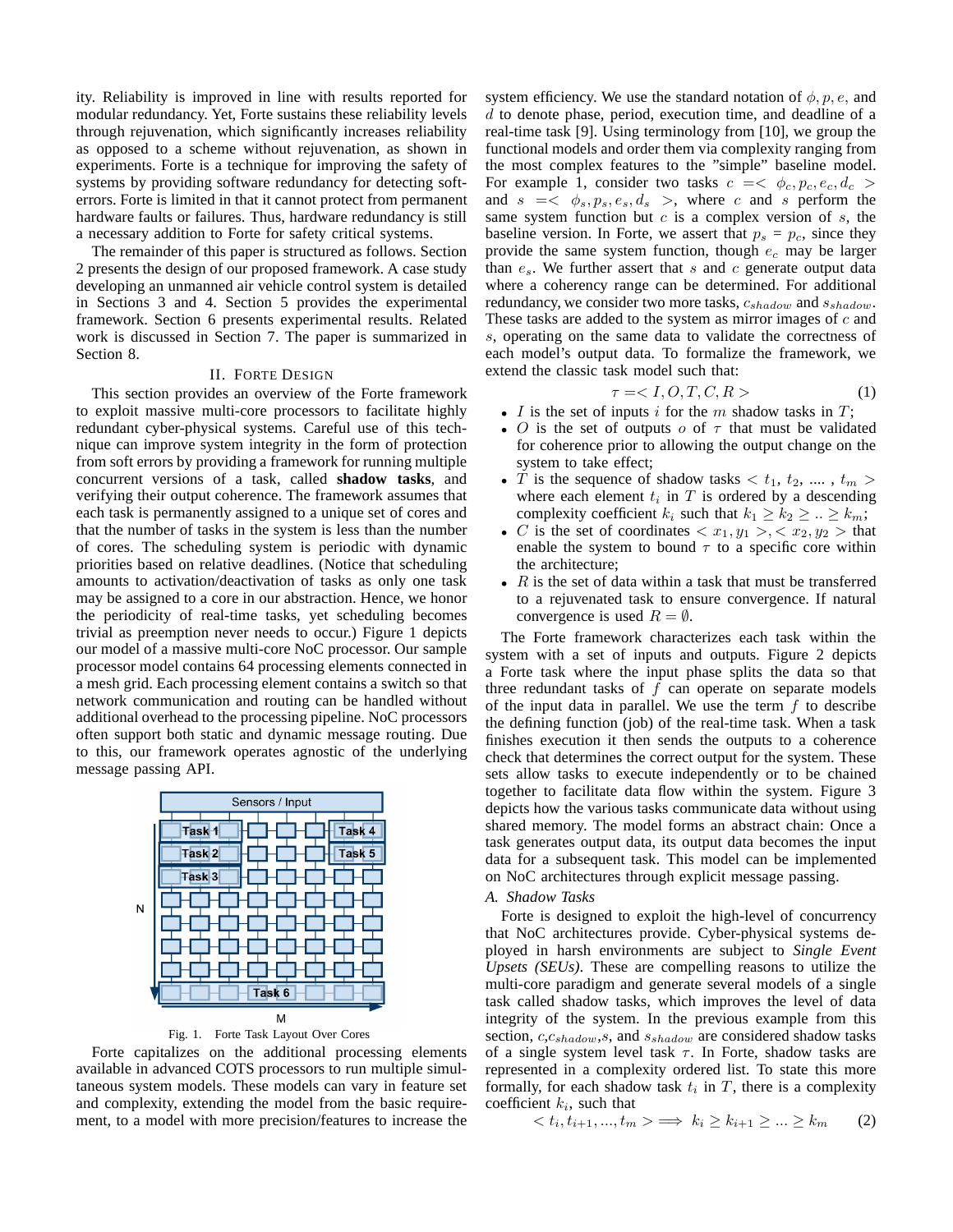

Fig. 2. Abstract Task Layout After Splitting



The complexity coefficient  $k_i$  is best generalized as a scoring value generated by deriving less precise real-time task models from the most sophisticated design. A degraded complexity model for real-time systems was put forth in [10]. In this work, a complex and a simple feature set for a given control task helped to increase the model safety. Deriving a score for  $k_i$  considers effects of a reduction in features and reductions in data precision or utilization for faster converging algorithms with a larger tolerance range  $\epsilon$ .

#### *B. Input*

Real-time tasks have a variety of data models that can be supported in the Forte framework. Referring back to Figure 1, task 1 acquires input from sensors or other I/O devices that are not part of the task set. Task 2 derives input from task 1 and task 6 operates independently or receives input from a device that is pinned to the lower portion of the core layout. Supporting an abstract input set allows the framework to be flexibly used to deploy a variety of real-time tasks. Forte considers multiple data streams separated by complexity, shown in Figure 4. Streams enable shadow tasks of varied complexity to ensure that data is not unnecessarily losing precision by forcing a single stream of data.

In practice, input acquisition is a precondition for each task in Forte. If the input is derived from a sensor or other external hardware, it requires one of the shadow tasks to acquire the data and then distribute the data over the message passing network. If the input is derived from the output of another task, each of the shadow tasks must receive their input from a proceeding output of equivalent data complexity.

#### *C. Output*

Forte improves integrity by validating the coherency of each shadow task's data. A potential but undesirable result of this coherency validation is that the designer may have to reorder the code in control tasks to defer a decision until the shadow task decisions can be verified. Coherence formulations are determined by the system designer. Automatically identifying how to determine these is algorithm specific.





For a given task set, each shadow task operates on local data sets. Upon completing the necessary computation, the data is checked by the coherence-checking phase of the task. This may be performed by every shadow task or in a subset of them to reduce the data transfer cost. In the coherence check in Figure 4, shadow tasks  $t[1]$  and  $t[2]$  are of equal complexity and the data must match exactly. The same holds for  $t[3]$  and  $t[4]$ . When this verification is complete, a range check is performed to validate that the data in the complex and simple streams are within a preset range. Certain features of the complex stream may not exist in a lower precision model. This makes it important to maintain multiple checks for each level of complexity. Successful coherency checks result in the mapping of output data to locations designated by complexity. This allows subsequent tasks dependent on this output to be mapped to the data of matching complexity. If the coherency checks fail, the failing task can be isolated to remove any impact it may have on the control system. If the failure is within the highest complexity model, subsequent shadow tasks that operate on that model can be canceled, allowing the system to rely on the less complex data models. If it is a lower complexity model that sustains the failure, data of the higher complexity models can often be filtered to allow a lower complexity model to continue operation. This output data flow is shown in Figure 4. The result of the complex data stream is filtered into the simple data stream in this case. When using fine grained coherence checks in a n-modular redundancy configuration rejuvenation can be used to repair the faulting task.

The formalization of input/output sets also supports feedback control loops. Forte allows data within the output set to be specified in the input set of subsequent tasks. This formalization supports task chaining. Feedback loops are supported as a chained loop of multiple tasks or the redirection of a single task's output back into its own input.

## *D. TDMA*

Contention can hinder performance on message-passing networks, *e.g.,* when multiple fault models transmit their data to coherence checks in the Forte system. Tasks could potentially overwhelm routers or their buffers with adverse affects on performance. Forte addresses this problem by arbitrating the underlying NoC network through Time Division Multiple Access (TDMA). TDMA makes Forte more predictable by reducing contention on the message-passing network and facilitating the bounding of worst case behavior for all message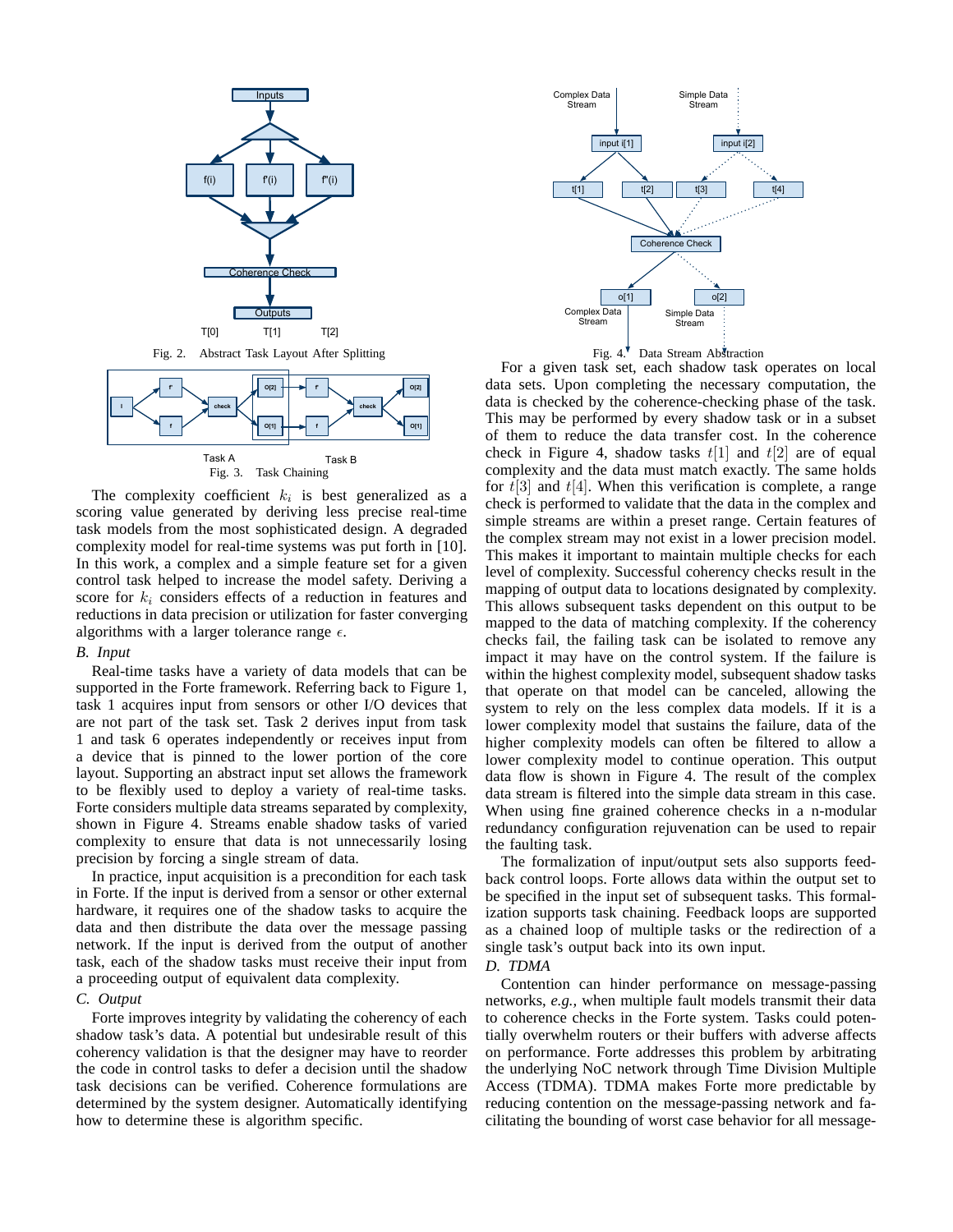passing phases. TDMA isolates core communication into global window frames. Any particular core is only able to transmit data during its predetermined frame. Using TDMA across all cores effectively allocates all links within the NoC to sender during their frame, guaranteeing that no two cores contend for a link during any period.

#### *E. Task Rejuvenation*

Real-time control systems are developed to run for extended periods of time, if not 24/7. They may thus be exposed to multiple failure events over the course of their lifetime. Single event upsets are handled through coherence voting and elimination of the faulty data. A subsequent second or third event upset to one of the remaining redundant tasks may leave the system without decision capability as to which the correct results is. The objective of rejuvenation is to correct the faulting model to ensure that resilience of the model is sustained. According to a study from the high performance domain [11], as devices advance and die sizes decrease, the projected failures per hour for a single node in an HPC system is  $4.1x10^{-7}$ . Another study [12] from the satellite domain using a hardened COTS multi-core device determines the failure rate to be  $2.2x10^{-4}$  failures per hour. Both studies indicate that the probability of multiple-event upsets in a short time period is low. But if the runtime of the system is long, a second SEU is likely. This is the premise for rejuvenation ideas.

Forte addresses this challenge by supporting fine-grained rejuvenation as a part of the framework. Fine-grained coherence checks allow failing tasks to be identified. In Forte, an SEU is confined to a single task that is considered to have failed since tasks are associated with disjoint cores and do not share memory, i.e., only the failing task needs to be terminated. Subsequently, one of the remaining correct tasks supplies its output as input data to subsequent tasks of the terminated one during its rejuvenation. This is implemented as follows. The scheduler terminates the faulting task and creates a rejuvenated version of the task on the same core starting with newly initialized data values. The rejuvenated task is not caught up in its data output after such a restart and would fail the coherence check as thresholds would be exceeded. The coherence check is therefore temporarily relaxed to only validate the outputs of the remaining tasks (ignoring the rejuvenated one).

Coherence validation via voting is deferred until the rejuvenated task converges with the correct models in terms of its output. Many control algorithms exploit convergence algorithms in feedback loops to guarantee stability, i.e., they will naturally converge over a period of time if the output is dependent on the input. In other cases, running state is maintained between each job invocation of a task so that models do not converge by itself. Here, the state of one of the remaining (correct) tasks is utilized to allow the rejuvenated task to catch up. Forte supports data refreshing of rejuvenated tasks as follows. A correct task is designated by the coherence module to refresh a rejuvenated task with local memory values specified during system design. These memory regions are transferred to the rejuvenated task in between job invocations to assure consistency. Data refresh is a requirement for non-converging algorithms. But it can (and often should) also be utilized to more quickly catch up with the correct tasks for converging algorithms. This

reduces the vulnerability window to receive another SEU while operating under degraded redundancy (e.g., dual redundancy) during rejuvenation. After data refreshing (or convergence without refresh), the coherence validation can reactivate voting again upon reception of outputs from the reborn task within thresholds.

# III. UAV APPLICATION

The next two sections describe our experimental implementation of the Forte design using a cyber-physical control system. This section describes the control system and its tasks. The next section describes the changes necessary to move the control system into the Forte framework. To evaluate the design, we selected Paparazzi [13], a traditional shared memory real-time control system. Paparazzi is an unmanned air vehicle (UAV) control software. We ported it using the Forte design framework and evaluated it on a hardware NoC architecture. Our port of the Paparazzi control system is based on a java implementation [14] that we rewrote in C++. Paparazzi is structured as two separate sets of real-time tasks that enable a switch between manual control of the aircraft and autopilot mode. These modes are detailed as Fly-By-Wire (FBW) and Autopilot (AP). The basic structure of Paparazzi allows only the FBW mode to control the servos. However, when there is no pulse position modulation (PPM) control, the autopilot mode sets the actuation by controlling the values that the FBW mode uses to control the servos. This relationship is detailed in Figure 5.



*A. Paparazzi Autopilot-Base Design*

The basic design of the shared memory version of Paparazzi uses several shared objects accessed various tasks to calculate vectors to control the UAV. This information consists of a navigator, estimator, and a flight plan. The following paragraphs will briefly cover each task and how it operates on these shared data structures in order to illustrate later how to redesign for a message-passing framework. The basic task layout for the auto pilot module with task dependencies and data flow are shown in Figure 6. **Navigation Task:** The navigation task is responsible for taking information from the GPS device, determining the current location of the UAV and then storing the values into the estimator data structure for later tasks that cannot read the GPS data. It then compares this information against the flight plan and determines target metrics for the UAV to meet the flight plan. **Altitude Control Task:** The altitude control task is responsible for determining the control values to reach/maintain the desired UAV altitude. It first ensures that the system mode is set to allow autopilot control. It then obtains data from the estimator's z coordinates and determines the error from the desired altitude. It then uses this error factor to determine any corrections and commits them to one of the shared memory objects. **Climb Control Task:** The climb control task is responsible for determining the system's output in terms of thrust and pitch in order to maintain the necessary altitude. It takes as input the altitude determined in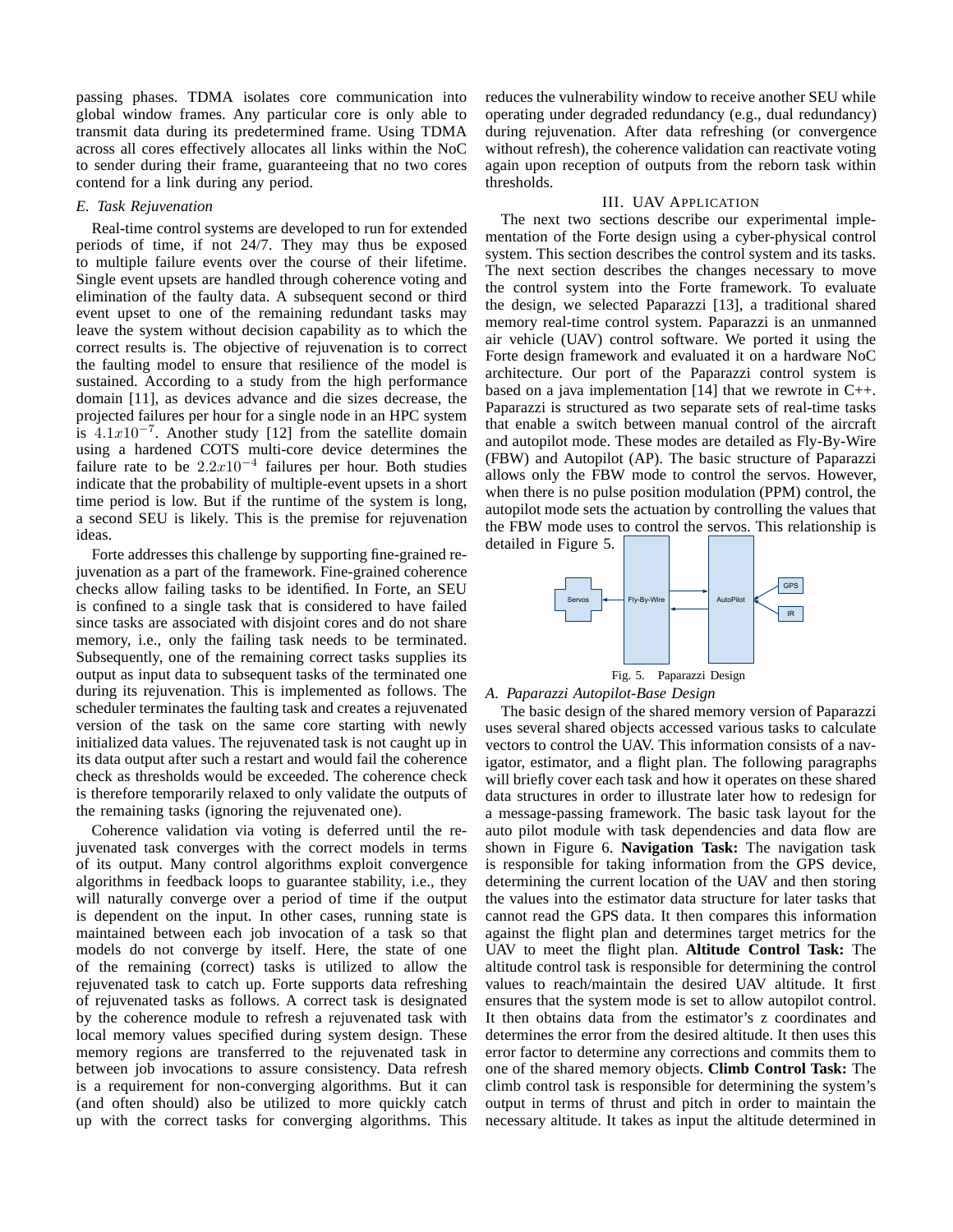the altitude control task and the z directional speed vector determined in the navigation task. It uses these inputs to calculate the necessary pitch and thrust to control the altitude of the UAV's vertical changes. **Stabilization Control Task:** The stabilization control task uses data from the infrared (IR) device, the climb control task, and the navigation task. This task is responsible for determining the roll and any changes to the pitch. The stabilization control task in this implementation is also responsible for transferring the data to the FBW task that updates the actuation on the servos. The data sent is the pitch, roll, throttle, and gain to control the servos. **Radio Control Task:** This task takes the last radio control command from the FBW module and stores the data in the autopilot in case it needs to take over control.





## *B. Fly-By-Wire Base Design*

The Fly-By-Wire (FBW) task set is used to control the servos and to take control from the ground control unit, the latter of which is not exercised in this implementation. The task layout of the FBW module is shown in Figure 7. **Pulse Position Modulation (PPM):** The PPM task receives the radio commands from the PPM device and uses them to control the servos of the UAV if the autopilot mode is not enabled. **Transfer to Autopilot:** This task takes the message retrieved from the PPM device and transfers it over the systems designated bus to the Radio Control Task. **Check Fail Safe Mode:** This task controls whether the auto pilot or the PPM device is controlling the UAV. It validates several device-based metrics to determine if the device is still receiving signals from the PPM device or if a fail-safe mode has been activated. **Check Auto Pilot:** This task controls the servos based on data received from the AP. The task receives data from the stabilization control task over the systems specified bus and then transfers these control values to the servos for actuation. **Flight Model and Simulated Devices:** In order to function appropriately Paparazzi requires a GPS device, IR device, and a functional flight model. The Flight model specifies flight dynamics based on the rudimentary version found in the Paparazzi open source code. The GPS device infers several metrics based on its current position, its last position and the change in time. The IR simulates a dual axis differential IR device, that uses IR temperature readings between space and the earth to stabilize the roll and pitch of the aircraft. The output data from the IR device is critical in the stabilization task.

## IV. FORTE IMPLEMENTATION

The Forte implementation follows the design in respecting the relation between input and output tasks, supporting the



fault model of n-modular redundancy with coherence checks on outputs and optional task rejuvenation.

## *A. Input and Output Tasks*

Implementing Paparazzi using the Forte design required analyzing the shared memory accesses that occurred within the task set and expressing them as data-flow relationships between tasks. The original implementation of Paparazzi uses logical objects to store data in containers. This eased programming requirements in that it made the data logically organized. However, it also made all data in these objects globally accessible. While this is suitable for single-core implementations, using shared data in multi-core scenarios adds overhead. We remedied this by transforming data flow relationships to remove shared object containers altogether. They were replaced by data designated in two ways.

First, we utilize local data when data is only operated on within a task. The majority of data in our implementation could be categorized as local data. This contains all temporary variables and most of the state variables that update the primary flight metrics during operation.

Second, we utilize remote data. This data is stored locally but the actual data values originated else-where and are communicated between cores via sends and receives. Remote data values are written to local memory of the task before the task is released. In Figure 6, the dotted lines represent the flow of remote data in the auto pilot module.

We then converted each task into Forte tasks. Each Forte task consists of an input phase, a computation phase, and an output phase. The input phase of each task is generic. The task simply receives data and stores it in local memory for subsequent execution. Task computation differs from the shared memory version only in that instead of operating on global containers all data is local to the tasks core. The output phase sends any data to subsequent tasks according to the data flow specifications.

#### *B. Scheduler*

In the introduction of this paper, we made the claim that massive multi-core architectures could ease the problem of task scheduling. Trends in the market indicate that in the near future architectures with tens if not hundreds of cores will be arriving. In the past, processing resources were in heavy contention and sophisticated scheduling techniques were needed to arbitrate access to limited resources. The term limited can no longer be used to describe processing resources for massive multi-core architectures. For the Forte implementation of Paparazzi, the scheduler is a simple periodic scheduler. The scheduler statically deploys each task to its own core where it remains stationary. Taking advantage of the massive multi-core architecture, no tasks shared a core. Scheduling thus reduces to core activation/deactivation to release or terminate a task. Each task is then set to sleep until it receives a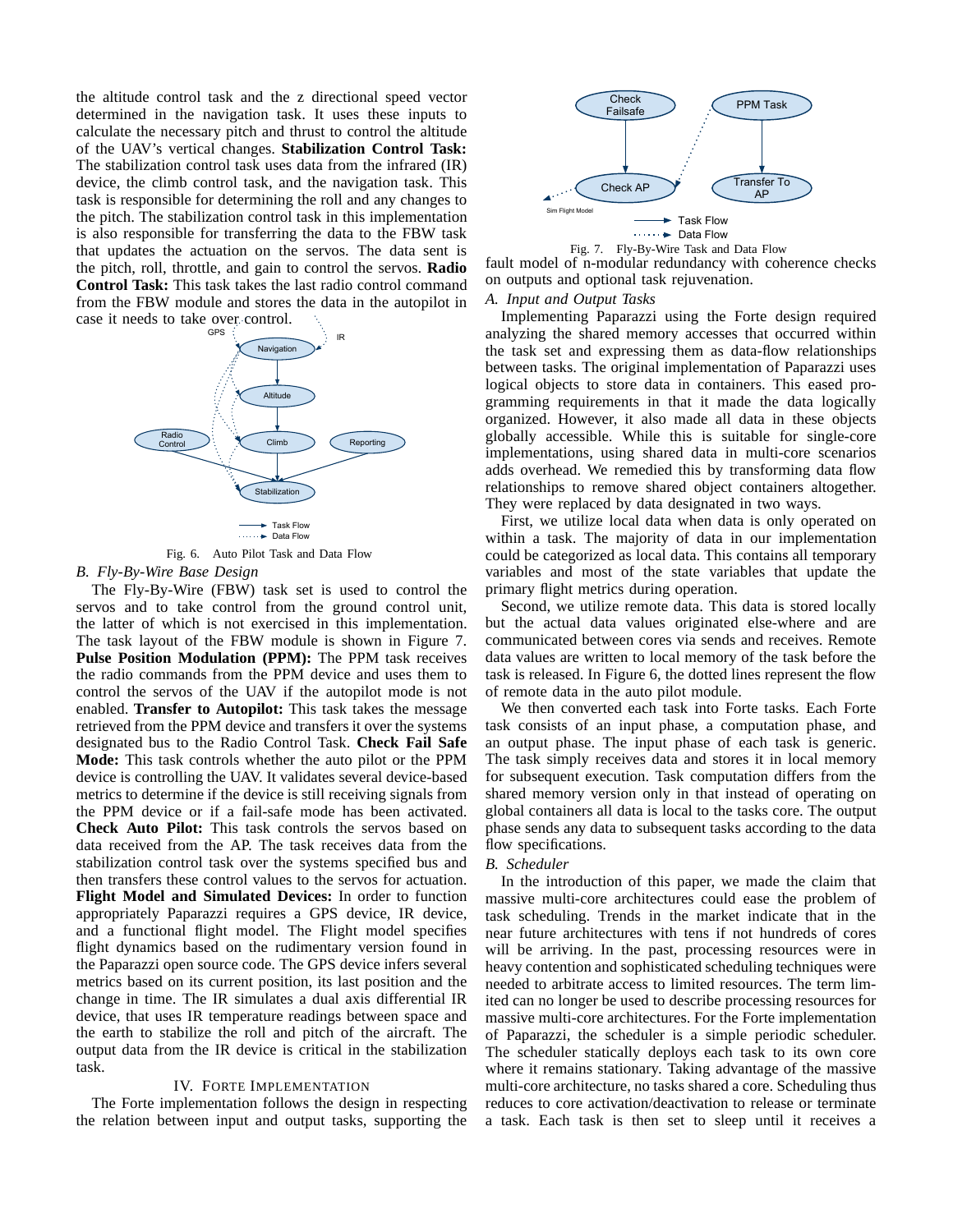NoC-based message from the scheduler core waking it up to perform its task. The impact of the sleep state is significant in terms of power consumption. As the number of cores on these architectures scales up, that ability to power them simultaneously will become a serious challenge. In order to limit the scope of the power consumption of such chips, many chip designers are implementing low power sleep modes with instant-on functionality. Other research has contributed gating on routers/switches during periods when they are not used [15]. This has shown to reduce power consumption for these processors. Such sleep states, optionally combined with gating, enables software to constantly turn off and on the resources needed while conserving power. A possible expansion to this work would be the exploration of distributed operating system (OS) functionality for such processors. One limitation in our current experiments is that we do not explore OS feature duplication. However, we feel these problems could be remedied as some architectures already support individual OS images per core. This added redundancy could be used to protect systems from SEUs affecting OS faults, which is beyond the scope of this work.

# *C. Fault Models*

To simplify our experimental implementation, we integrated an n-modular redundancy configuration using the Forte model instead of a Simplex implementation. In our evaluation, we use a triple modular redundancy. This shows the flexibility of the architecture in that can use Forte's design for three completely simultaneous instances of Paparazzi. This enables coherence checks to identify the faulty model in times of failure so that voting can occur to determine which model controls the simulated servos.

#### *D. Coherence Checks*

We designed several coherence checks to enable robust fault checking for our Paparazzi implementation. Since our fault model in Forte was designed with redundancy tasks, our coherence checks simply verify data consistency. Each coherence check is designed as a sporadic task that immediately follows the execution of a system task in the Paparazzi suite using precedence constraints. Each coherence task is assigned to a specific system core. When the coherence task receives data from the first model, it sets a timeout in order to not wait indefinitely for the remaining models to transmit their data. When all of the models have transmitted the data, the coherence check validates the data. When there is a validation error, the coherence check uses a 2/3 majority. It determines the failing model and notifies the voting routines to prevent the faulting model from controlling the system servos. When a timeout occurs coherence is checked between the models that did submit data, any models that did not submit data are considered to have failed.

## *E. Rejuvenation*

Rejuvenation is implemented in Forte in two ways. The feedback control algorithms support natural convergence and, as such, just require a restart mechanism and a warm up phase to re-enable coherence validation. Paparazzi utilizes such natural convergence, i.e., our implementation exploits this restart capability. In addition, rejuvenation with refreshed data was realized as an optional extension. This allow us to compare the time (overhead) for convergence with and without refresh.

To facilitate rejuvenation under data refresh, the coherence module uses the message passing network to indicate the source data refresh, i.e., one of the remaining correct tasks (cores). Refresh data is transmitted during the next idle phase to ensure non-interference with real-time deadlines of the correct tasks. The refresh data is also received during the idle phase of the restarted task as redundant tasks are harmonic (not only in period but also in idle phase). Received data subsequently refreshes uninitialized state in tasks, either to ensure that outputs are within coherence thresholds or, as in the Paparazzi example, to speed up convergence among the redundant tasks.

Forte rejuvenation has an impact on WCET bounding that is important to the real-time aspects of CPS systems. In defining rejuvenation, we impart two different techniques for data correction that vary with regard to how rapidly data can be corrected. The first technique is natural convergence. It requires a task refresh that is handled by re-instantiating the task. This will impact performance because re-initialization of tasks leads to a task warm-up phase. This effect will not lead to an increase in WCET bounds of the task itself since a cold start has to be considered for the initial startup in the bounds. Additional conditionals must be used during the coherence measurement tasks to temporarily ignore data from the faulted task. This only adds the overhead of a single conditional check to the WCET bound for the coherence task since less work (no coherence check) is performed if results match. The second model, a data-driven approach, is impacted by the same startup costs that affects natural convergence and adds the nominal cost of sending duplicate data from a healthy data model to a restarted data model. This additional data doubles the information transfer from a source and must be considered in bounding WCET.

# *F. TDMA*

For the implementation of TDMA in Forte, we assume a target multicore architecture with a NoC interconnect, such as the Tilera Tilepro 64. We assume a globally accessible and synchronized cycle count register on each processor. We thus are able to implement self-reference based TDMA frame checking within the message passing logic of Forte. We leave the task of frame scheduling to the application designer. However, as the amount of cores continue to increase in NoC architectures, it may be important to consider partitioned or phase-based TDMA. This could reduce WCET bounds due to a decrease in total frames. In implementing our experiments with Forte, there were clear and non-intersecting task group phases in the Paparazzi that allowed us to eliminate unused frames during each phase to improve performance and decrease bounds. For the purpose of Forte, we only implemented TDMA for access to the explicit message passing networks. Memory accesses issued during the execution of a Forte task were not subject to TDMA.

## V. EXPERIMENTAL FRAMEWORK

Our experiments were conducted on a Tilera TilePro64 development board. This platform features a 64 tile (core) chip multiprocessor (CMP) suitable for the embedded space with lower power requirements [16]. The Tilera platform has been selected for satellite deployment. Tilera processors support both message-passing and coherent shared memory models, and the choice is up to the user. Tiles are connected by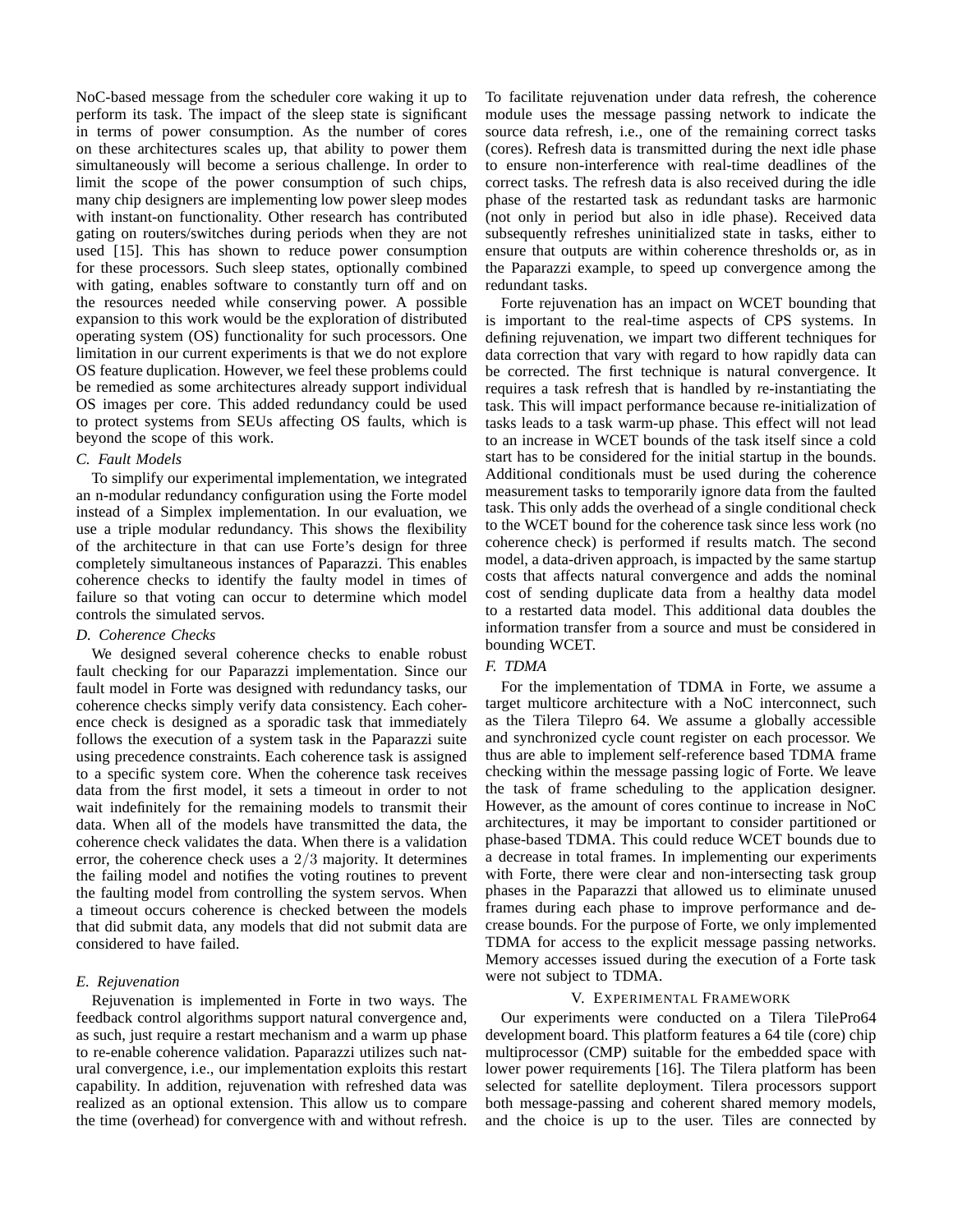multiple meshed NoCs that support memory, user, I/O, and coherence traffic on separate interconnects. Each tile processor is equipped with level 1 caches and split TLB making each core a fully independent processor. Our experiments were conducted on a Tilera Tilepro 64. Each core contains a 16KB L1 instruction cache, an 8KB L1 data cache, and an 64 KB L2 unified cache. For evaluating our framework, we implemented the PapaBench real-time task set from the Paparazzi UAV cyber-physical system. Two implementations were created for evaluating not only the framework's fault resilience but to also compare computational jitter in systems relying on shared memory vs. message-passing. The shared memory task sets follow the proposed model in the paper (but with input and output phases integrated with computation phases of tasks). Due to the integrated nature of memory accesses into the processor pipeline, we did not employ any TDM techniques in the shared memory portions of the experiments. Figure 8 depicts the system layout of the control tasks identified by their abbreviated name combined with their execution identifier *e.g.*, CC2 is Climb Control Task 2 (see Section III for task identifiers). The figure illustrates the linear task layout across the tiles. This layout is agnostic to the execution models (shared memory vs. message-passing). All experiments using more than two tasks arbitrate access to the NoC using TDMA as described in previous sections. This reduces the impact of NoC effects on the system.

|                | 0                    | 1                | 2                          | 3                                 | 4                          | 5                | 6                 | 7                          |
|----------------|----------------------|------------------|----------------------------|-----------------------------------|----------------------------|------------------|-------------------|----------------------------|
| $\mathbf 0$    | <b>OS</b>            | <b>Scheduler</b> | FM Sim 1                   | FM GPS 1                          | FM IR <sub>1</sub>         | Nav <sub>1</sub> | Alt <sub>1</sub>  | CC <sub>1</sub>            |
| 1              | Stab <sub>1</sub>    | Rad 1            | Report 1                   | Fail Safe 1                       | Send To<br>AP <sub>1</sub> | <b>Check AP</b>  | PPM <sub>1</sub>  | $Co -$<br><b>Check</b>     |
| $\overline{2}$ | FM Sim 2             | FM GPS 2         | FM IR 2                    | Nav <sub>2</sub>                  | Alt <sub>2</sub>           | CC <sub>2</sub>  | Stab <sub>2</sub> | Rad 2                      |
| 3              | <b>Report 2</b>      | Fail Safe 2      | Send to<br>AP <sub>2</sub> | <b>Check AP</b><br>$\overline{2}$ | PPM <sub>2</sub>           | FM Sim 3         | FM GPS 3          | FM IR <sub>3</sub>         |
| $\overline{4}$ | Nav <sub>3</sub>     | Alt <sub>3</sub> | CC <sub>3</sub>            | Stab <sub>3</sub>                 | Rad <sub>3</sub>           | Report 3         | Fail Safe 3       | Send to<br>AP <sub>3</sub> |
| 5              | <b>Check AP</b><br>3 | PPM <sub>3</sub> |                            |                                   |                            |                  |                   |                            |
| 6              |                      |                  |                            |                                   |                            |                  |                   |                            |
| $\overline{7}$ |                      |                  |                            |                                   |                            |                  |                   |                            |

| Fig. 8. | Paparazzi Task Layout |  |
|---------|-----------------------|--|
|         |                       |  |

We conducted experiments with both the message-passing and shared-memory approaches using triple concurrent redundancy to evaluate the effectiveness of the Forte framework. We employed targeted fault injection in each of the models by generating data errors to evaluate the effectiveness of the coherency checks. Currently, Forte is unable to handle OSbased faults or hardware faults. For the former, we argued previously that OS duplication is a feature already supported by these architectures but not explored in the course of this work. For the latter, we maintain that any software-based redundancy would be useless without employing redundant hardware as a primary fail-safe technique. As such, this work is not a replacement for hardware redundancy but rather complements it to increase resilience to faults. We injected faults into both code segments and actively used data segments. Faults were dynamically inserted into the code and configured to be trigger randomly during the execution of the control system through the flight path. To model full redundancy, we duplicated the simulated UAV hardware so that each model operated on unique device inputs.

#### VI. EXPERIMENTAL RESULTS

Table I depicts the number of injected faults that are detectable (resulting in output faults) and the number of actually recognized faults. The results indicate that all detectable faults were recognized and subsequently averted using voting in the coherence checks. We implemented a single coherence check to validate system data prior to servo actuation. The coherence check assessed the output data that was passed over the peripheral bus to the servo controller. We only included outcomes from SEUs that created an actual effect on the output state of the running systems. Faults were categorized as follows: (1) Downstream data errors: prior to servo actuation, outputs of the models were compared for consistency. By using three duplicated models, the faulting model is defeated (voted out). (2) Read-only (RO) memory upsets caused one of the models to fault. When this occurred, one model failed the coherence check through a timeout mechanism set by the coherence check's data deadline.

| SEU Type       | Detectable SEU Count | Recognized |
|----------------|----------------------|------------|
| Heap Flip      |                      | 15         |
| Device Failure | 2                    |            |
| Stack Flip     | 10                   | 10         |
| Read Only Flip |                      |            |

TABLE I FAULT INJECTION EVALUATION

The next experiment exemplifies one of the major benefits of the message passing design over shared memory. Figure 9 depicts the computational cost (in cycles) for accesses to data subject to coherency checks for both models. These results measure the coherence within the climb control model that maintains computational control over five of the system control variables. This coherency check validates the consistency of the three simultaneous climb control data sets. As Figure 9 indicates, shared memory results in an order of magnitude performance penalty compared to message-passing. The overhead of the latter is due to maintaining coherency for remote writes for the validation checks. The message-passing model eliminates the need for coherence and reduces conflicts on the interconnects resulting in more predictable and lower





Figure 10 depicts the overheads for computing integer data in the climb control task. These results show stable timings for task computation with message passing, much in contrast to shared memory. We evaluated integer computations because of a lack of hardware floating point units (FPU) on the Tilepro64. This data demonstrates how easily contention on the NoC results in jitter. In this result, three simultaneous models are executing while the previous results utilized only one active tile during the actual check. Note that when multiple tiles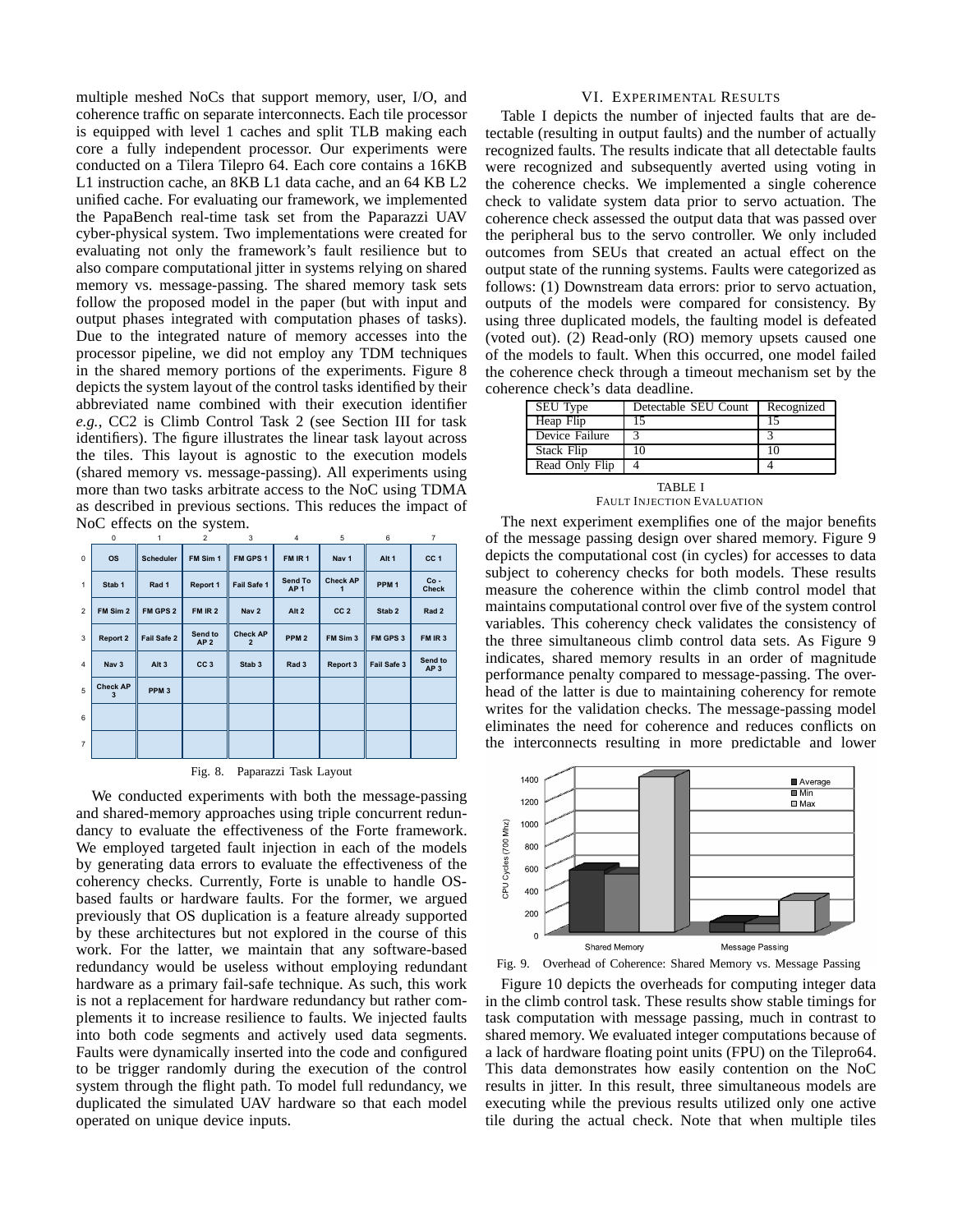

Fig. 10. Climb Control Task Jitter: Shared Memory vs. Message Passing are active simultaneous jitter is easily introduced into shared memory accesses. In contrast, TDMA arbitrates NoC access for messages.

| SEU Scheme          | Time To Repair | Mean Time to Failure |  |  |
|---------------------|----------------|----------------------|--|--|
| No Rejuvenation     | $\infty$       | 157 Days             |  |  |
| Natural Convergence | 8(2s)          | $2.27x10^8$ Days     |  |  |
| Data Driven         | 1(250ms)       | $2.05x109$ Days      |  |  |
| TABLE II            |                |                      |  |  |

| <b>REJUVENATION: TIME TO FULL RESTART</b> |  |
|-------------------------------------------|--|
|-------------------------------------------|--|

We implemented a naturally converging model and a data refresh model to assess the benefits of rejuvenation when SEUs affect task data. To compare the models, it is necessary to measure the time from failure until triple redundancy is restored, i.e., voting within the system can restart. Table II depicts this as the time to repair for each scheme. These results do not take into account hardware failures or SEUs affecting the OS. Instead, these results only consider software task sets. Column two indicates that natural convergence took eight job cycles (periods) before voting could restart while rejuvenation with data refresh was able to accurately measure coherence one job (period) after the original failure. Column three assesses the mean time to failure (MTTF) for each scheme. Without rejuvenation, the model to derive data for the second row follows the standard MTTF calculation  $MTTF_{TMR} = 5/(6\lambda)$ . The model with repair via rejuvenation used to derive results for the third and fourth rows is based on a modified Markov formulation that calculates MTTF as  $MTTF_{TMR-Repair} = 5/(6\lambda) + \mu/(6\lambda^2)$  [17].  $\mu$ is the maximum number of repairs that can be performed within an hour. We evaluated our model based on an SEU rate of  $\lambda = 2.2083x10^{-4}$  derived from a radiation-hardened Tilera processor for these results [12]. This provides a worstcase  $\lambda$  as the processor is hardened and the error rates are evaluated in space making  $\lambda$  higher than values derived for single-node failures for terrestrial applications, e.g.,  $\lambda$  values reported for HPC environments. As can be seen from the results, rejuvenation increases reliable operation by six to seven orders of magnitude.

The experiments thus far assess the cost of communication in a cyber-physical system that only exercises some aspects of Forte's design. To evaluate the limits of Forte, we implemented a micro-benchmark that transfers a 0.5KB payload of data between a pair of processors and then proceeded to increase the number of transferring pairs. The benchmark utilizes both shared memory and message passing to evaluate the cost of data transfers. Hashing is a technique where memory addresses are uniformly distributed across the L3 cache by the hardware. Notice that this is a virtual L3 cache implemented through a hypervisor by distributing memory references over the L2

caches of all cores. The distribution uses a home-based protocol where the hash of a shared memory address redirects a look-up to a home core over a specific coherence interconnect on the NoC. Hashing can thus increase the performance of shared memory by reducing the average distance to cached data and by increasing cache capacity of L3 to the aggregate of all L2 caches. This effect is demonstrated in Figure 11. Hashed shared memory outperforms the non-hashed counterpart on average. However, even with a significant reduction in the cost of shared memory accesses, message passing outperforms shared memory in both configurations. Furthermore, we capture the best-case and worst-case transfer latencies illustrated by the top/bottom of the error bars in Figure 11. The results show a significant disparity that becomes apparent in both of the shared memory experiments as the number of transferring processors are scaled up. With an increasing processors count, the worst and average case transfers rise significantly due to NoC and cache contention. Under message passing, in contrast, virtually no changes in the best, worse, and average cases are experienced.



Next, we evaluated the scalability of the Forte design. We ran a single Paparazzi model of the full system in this experiment. The number of replicas of the altitude control task was scaled up gradually from 10 over 20 to 30 redundant instances. All replicas were executed in parallel on separate cores. This raised the overall utilization to 45 cores for the Paparazzi task set including the scheduler and coherence check. Figure 12 depicts the cost of data transfer/computation (in cycles) over multiple benchmark run for 10, 20 and 30 replica. A relatively inconsistent access cost is incurred with 30 replica cores for shared memory. Interestingly, a consistent additional overhead of approximately 50 cycles is observed for shared memory using 20 and 30 replica cores relative to just 10 cores, which can be accounted to scalability limits of the coherence protocol due to contention on the coherence interconnect. In contrast, additional replicas have virtually no measurable effect on the overheads for message passing (without L3/hashing) as TDMA arbitrates NoC access when messages are transferred. The occasional spikes in these results are caused by the virtualization layer in our experimental platform, which periodically activates a required monitoring daemon resulting in system noise. Such daemons would need to be eliminated or modeled as a separate task to meet realtime requirements.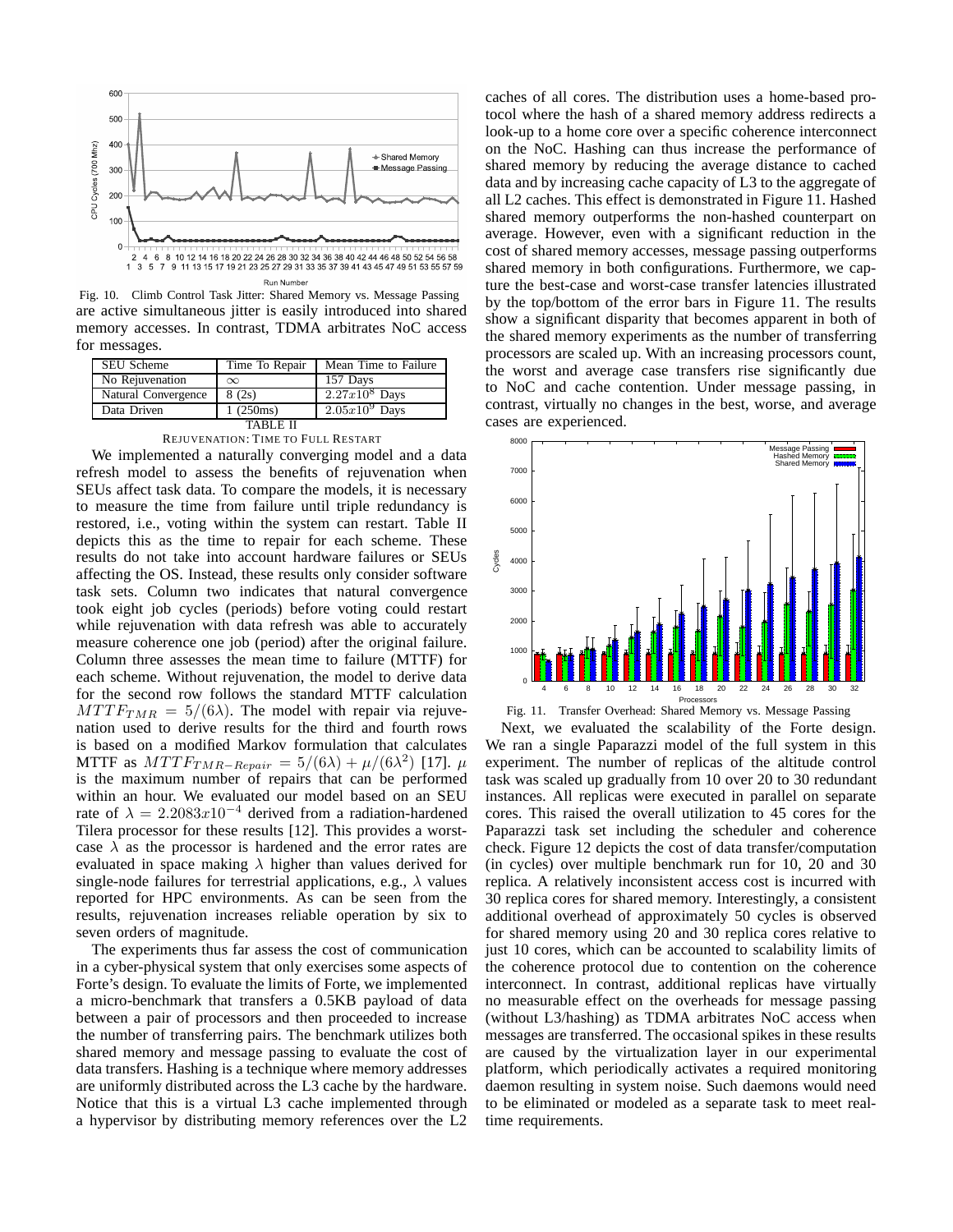Overall, the results indicate superior performance, increased predictability and reduced jitter of pure message passing (without any background coherence protocol) in this massive multi-core platform with a mesh-based NoC. Performance and predictability benefits of message passing over shared memory improve as the number of utilized cores increases, *i.e,* message passing scales in contrast to shared memory programming. The cause of these benefits lie in the potential of one-sided communication and TDMA arbitration of message passing in a push-based (explicit) access model. These advantages cannot be matched shared memory protocols with its pullbased (implicit) on-demand access requests and its required hand-shake semantics of the coherence protocol.



Fig. 12. Scaling Contention: Shared Memory vs. Message Passing VII. RELATED WORK

Our study appears to be the first one combining a *real* implementation on a *massive* multicore with 64 cores with realtime constraints and fault tolerance. Prior work was strictly simulation based, let it be for studying topologies for *simulated* shared memory architectures [1], [18] or fault tolerance with hardware support in a simulated NoC environment [19]. One notable exception is the Multikernel (aka. Barrelfish) system that indicated that message passing can be superior to shared memory in an SMPs system using Hypertransport [20]. In contrast, our work is not on SMPs and focuses on much larger core counts that introduce scalability problems due to NoC resource contention on a single processor die. Another exception is Tilera's iMesh paper [18], which investigates higher-level software overheads of the iLib abstraction for buffered channel and high-level dynamic messaging vs. row channels. Our work provides more insight on jitter and clarifies the overhead of shared memory accesses vs. the benefits of a much lower level messaging layer, which exposes the true overheads at the lowest software layers.

There is significant related work in the area of fault tolerance. Past approaches utilize scheduling, replication, or radiation hardening to achieve fault tolerance. Scheduling techniques, such as in [5], [6], [7], often introduce sophisticated scheduling policies to track faults. In particular, [5] introduces a last chance scheduling technique with the notion of task alternates to correct data in times of faults. A complicated scheduling algorithm then delays the execution of these alternates until the last possible moment to provide a fault tolerant schedule. We use advanced multi-core architectures to remove the need for such sophisticated scheduling by enabling the software to run alternates simultaneously at virtually no additional resource cost.

There exists a significant amount of work on detection of

and protection against transient faults. Hardware can protect and even correct transient faults at the cost of redundant circuits [21], [22], [23], [24] Software approaches can also protect/correct these faults, *e.g.*, by instruction duplication or algorithmic design [25], [26], [27], [28], [29] Recent work focuses on a hybrid solution of both hardware and software support to counter transient faults [30], [31], [32]. Such hybrid solutions aim at a reduced cost of protection, *i.e.*, cost in terms of extra die size, performance penalty and increased code size. Hybrid approaches have been proposed for selectively protecting hardware regions, for control-flow checking and for reduced instruction and data duplication in software [30]. Data representations, however, have been widely ignored. Radiation hardening is another common technique in fault protection for real-time systems [33], [34] with overheads in costs and speed. In contrast to our work, these solutions either promote hardware approaches or do not consider massive multi-cores (or even real-time systems).

Modular redundancy is a replication technique[35]. This work provides an easy to implement and validate approach to ensuring fault tolerance. The technique has been used widely in research. [19] describes a heterogeneous NoC architecture to implement triple modular redundancy. This work focuses on a specialized architecture that supports multiple levels of hardware integrated fault detection. This work uses TDMA on a NoC to interconnect the various IP elements in the architecture. Our work also utilizes a replicated task mapping but differs in that it is a pure software approach that enables comparisons of varying task complexity models with COTS applicability. More significantly, their study is based on hardware simulation, ours is an actual implementation on a hardware platform. Theirs covers a small number of cores, ours is for *massive* multicores with high core count, which creates novel challenges for harnessing NoC contention.

Rejuvenation [36], [37] is a technique originally introduced as a software restart technique to protect long-running software. Rejuvenation is often associated with rebooting. A major hurdle in software rejuvenation is data loss due to the rejuvenation. Forte uses software rejuvenation to maintain reliability in the control system. Data loss is circumvented through selective rejuvenation and data refreshing from validated data models.

#### VIII. CONCLUSION

We have presented the design of Forte, a framework that utilizes massive multi-core NoC architectures in order to create a reduced jitter and fault tolerant cyber-physical environment. The primary tenets of this approach encompassed systematic restructuring of traditional real-time tasks to eliminate the use of shared memory by instead relying on message passing to move data between tasks. By reducing contention on memory controllers, it becomes more feasible to scale up the number of cores while sustaining performance and predictability. This enables support for fault tolerance through replicated realtime tasks combined with consistency verification and task rejuvenation using modular redundancy. Our results feature experiments with triple modular on-chip redundancy for a UAV control system and illustrate capabilities of Forte to detect errors and correct tainted results due to data errors, such as SEUs. We also show that by putting greater emphasis on message passing and eliminating shared memory accesses, we are able to increase predictability and decrease overheads by